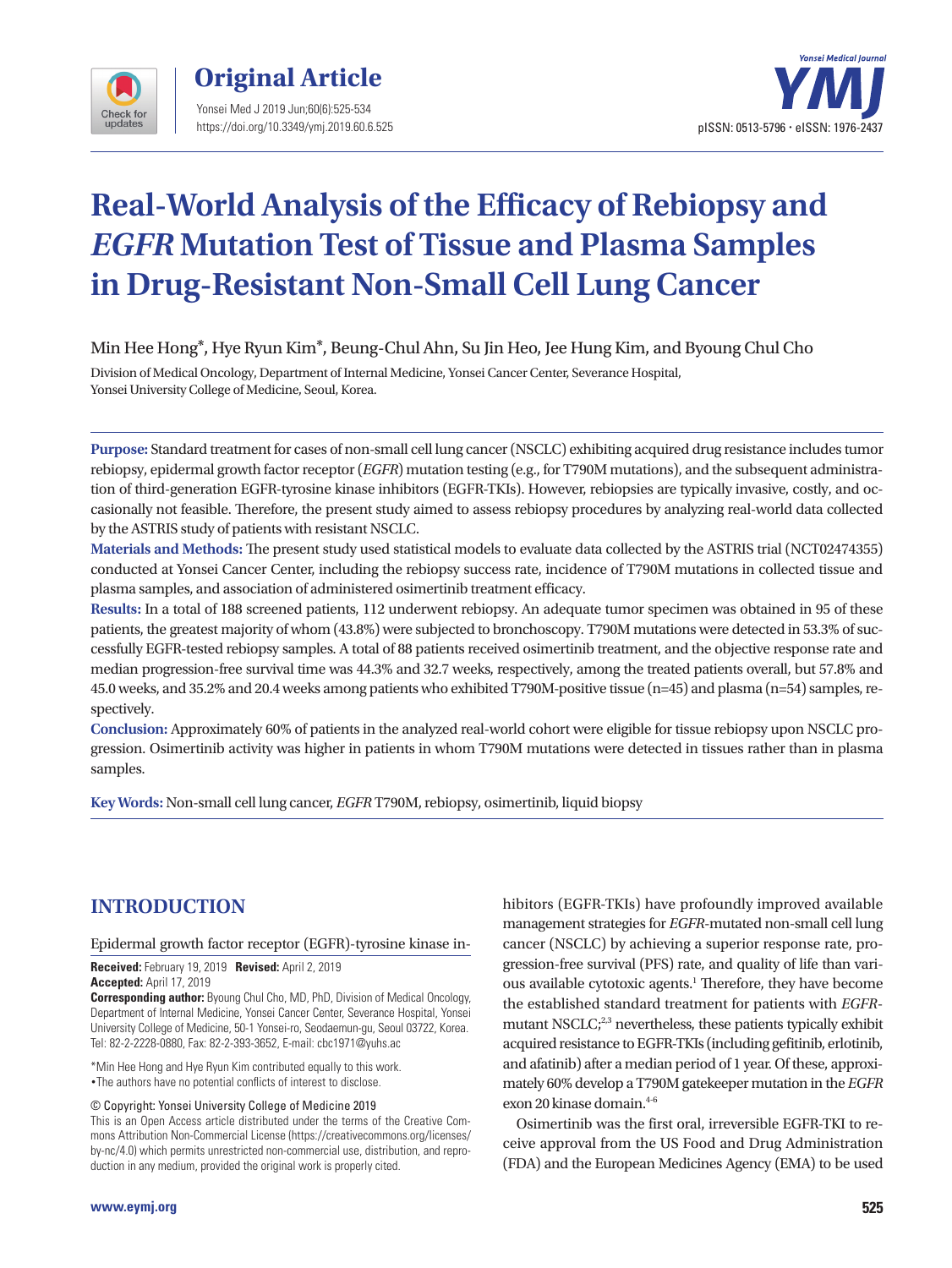as a treatment for advanced *EGFR*-mutant NSCLC cases exhibiting acquired EGFR T790M resistance mutations.<sup>7</sup> A previous (AURA3) study demonstrated that, compared to treatment with chemotherapy, osimertinib treatment significantly improved PFS time (median PFS, 4.4 vs. 10.1 months; *p*<0.001) and objective response rate (ORR) (31% vs. 71%, *p*<0.001) of patients with T790M-positive advanced NSCLC (after previous first-line EGFR-TKI treatment).8

Therefore, the introduction of osimertinib has rendered the ability of clinicians to detect T790M mutations essential in the clinical setting, to ensure that patients receive the most appropriate treatment available.<sup>9</sup> However, it is technically difficult to perform and collect an adequate sample volume from lung tissue biopsies; therefore, rebiopsy can be a clinical barrier to assessing a patient's *EGFR* mutation status. Moreover, obtaining a new tissue sample at the time of progression is often invasive, expensive, more technically difficult than an initial tissue biopsy, and sometimes infeasible.<sup>10</sup>

Recently, noninvasive plasma *EGFR* genotyping emerged as a novel method to detect *EGFR* mutations, including T790M. In fact, the US FDA has now approved the use of osimertinib in NSCLC cases confirmed to harbor an *EGFR* T790M mutation via noninvasive plasma *EGFR* genotyping, whether or not tumor tissue is available for screening using standard methods.11 Some genotyping platforms for analyzing circulating tumor DNA (ctDNA) have already received regulatory approval and been introduced into the clinical setting (for use in combination with retrospective and prospective validation methods), and many more are likely to do so in the near future. Current methods to detect *EGFR* mutations via various platforms include direct and next-generation sequencing, the "scorpion" amplified refractory mutation system, and polymerase chain reaction (PCR) techniques including peptide nucleic acid clamping, droplet digital PCR, and beads, emulsions, amplification and magnetics (BEAMing) PCR. Each of these various platforms has a range of advantages and disadvantages, and detects *EGFR* mutations with varying sensitivity and specificity in patients who are treatment-naïve, compared to those who exhibit acquired resistance.<sup>12</sup> In particular, liquid biopsies to detect T790M mutations are essential in cases of progressed *EGFR*-mutated NSCLC (after treatment with first or second-generation EGFR-TKIs), for which tumor tissue is unavailable or scanty.<sup>13</sup>

The recently conducted ASTRIS (NCT02474355) trial was an open-label, single-arm, multinational, real-world treatment study that investigated the safety and efficacy of using osimertinib to treat patients with T790M-positive advanced NSCLC, who had previously been administered a first- and/or secondgeneration EGFR-TKI.<sup>14</sup> In the present study, we aimed to investigate the success rate of tissue rebiopsies that were conducted, and the incidence of T790M mutations in tissue and plasma samples that were collected upon NSCLC progression from patients enrolled in the ASTRIS study. Furthermore, we

evaluated whether the efficacy of osimertinib treatment was associated with the detection of T790M mutations in patient tissue and/or plasma samples.

# **MATERIALS AND METHODS**

#### **Patient enrollment and data collection**

All patients with NSCLC, who were screened for the ASTRIS study over a 1-year period at Yonsei Cancer Center (Seoul, Korea), were included and analyzed in the present study. The inclusion criteria for the ASTRIS study required that patients be aged ≥20 years, exhibit histologically or cytologically confirmed NSCLC with *EGFR* mutation that progressed after initial EGFR-TKI treatment, and have a confirmed *EGFR* T790M mutation in their tissue and/or plasma sample(s) during or after this progression. Tumor rebiopsy was recommended in all cases, and performed upon approval by treating physician. The objectives of this study were to assess the efficacy of rebiopsy and *EGFR* mutation test of tissue and plasma samples in drug resistant NSCLC in the real world. Data were collected to describe patient characteristics, baseline *EGFR* mutation status, utilized rebiopsy techniques and sites, identified patient tissue (and/or cytology) and plasma *EGFR* mutation statuses, reasons for foregoing a rebiopsy (in appropriate patients), and clinical efficacy parameter of osimertinib among osimertinib-treated patients.

#### *EGFR* **mutational analysis**

A peptide nucleic acid (PNA) ClampTM *EGFR* Mutation Detection Kit (PANAGENE Inc., Daejeon, Korea) was used to detect *EGFR* mutations in sample tissues via a real-time PCR, as previously described.15 Likewise, *EGFR* mutations were detected in plasma samples via the PANAMutyper method, using a PANAMutyper<sup>™</sup> *EGFR* kit (PANAGENE Inc.), as previously described.16 Briefly, these techniques used specific PNA detection clamp probes to tightly bind, and thereby suppress the amplification of wild-type (WT) DNA sequences, and fluorescent dye- and quencher-conjugated PNA detection probes to specifically detect target mutant DNA sequences. Mutations were genotyped via a melting peak analysis.

#### **Assessment of ASTRIS study findings**

The present study evaluated real-world rebiopsy data collected from the ASTRIS patient cohort, including the frequency, selected site and method, success rate, and complication rate of the conducted rebiopsies. It also assessed the detected incidence of T790M mutations, and analyzed the level of agreement between *EGFR* test results that were generated using plasma and tissue samples. Clinical efficacy of osimertinib treatment among the ASTRIS cohort of patients was evaluated by assessing patient outcomes, including the ORR, disease control rate (DCR), PFS time/rate, and overall survival (OS) time/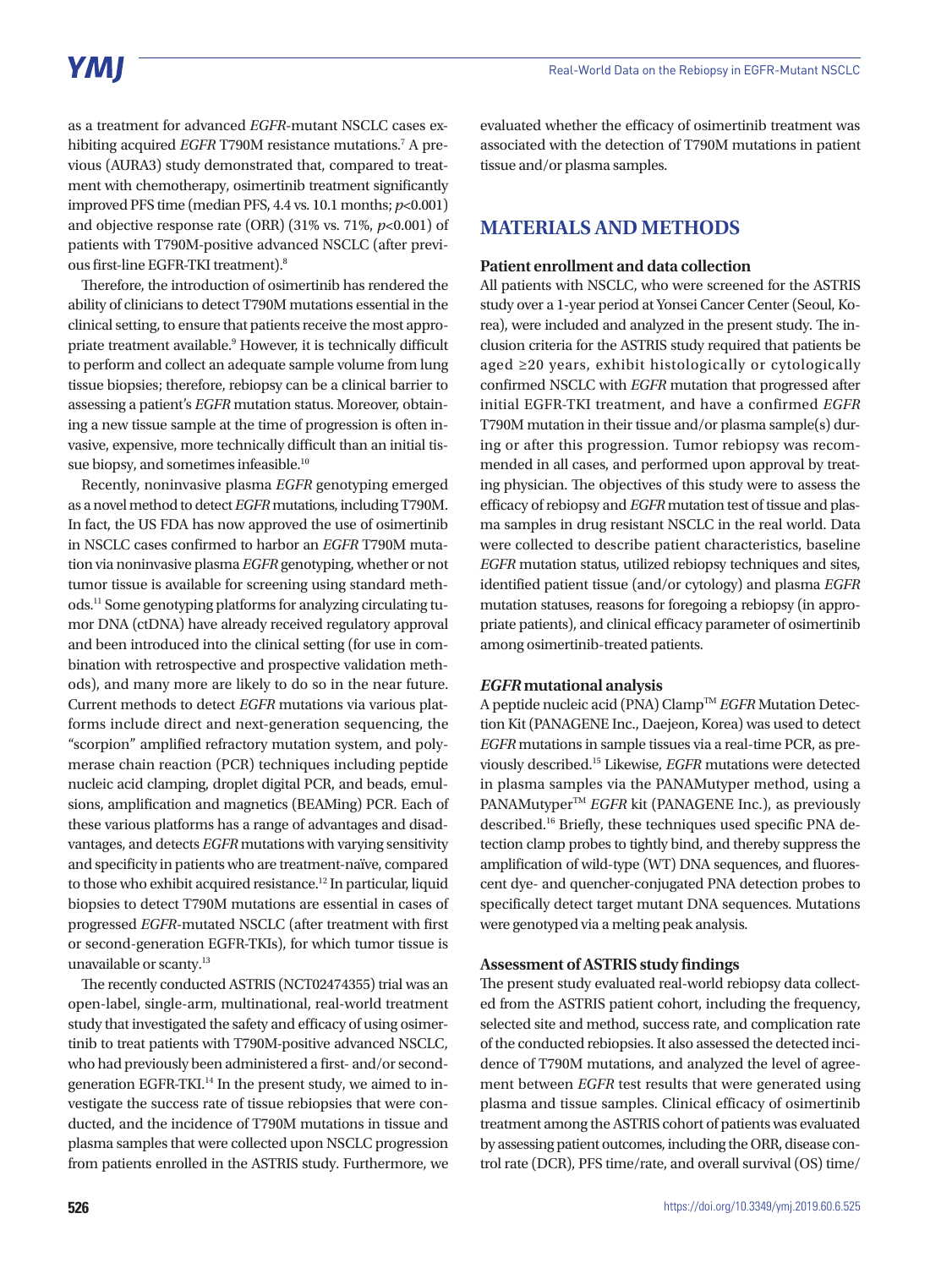rate, as recommended by the Response Evaluation Criteria in Solid Tumors (RECIST), version 1.1. Patient PFS time was defined as the period starting from the first day of osimertinib administration to the date of progression or death from any cause. OS time was defined as the interval extending from the first day of osimertinib administration to the date of last followup or of death from any cause.

#### **Statistical analysis**

Patient survival distribution was estimated using the Kaplan-Meier method, where *p* value <0.05 was considered statistically significant. The agreement between tumor tissue (and/or cytology) and plasma *EGFR* mutation tests was assessed using positive percent agreement (PPA), negative percent agreement (NPA), and the overall percent agreement (OPA). All statistical analyses were performed using SPSS software, version 23.0 (IBM Corp., Armonk, NY, USA).

#### **Ethical approval**

Informed consent was obtained from all individual partici-

**Table 1.** Demographic and Clinical Characteristics of the Study Patients

pants included in the study, which was approved by the Yonsei Cancer Center Institutional Review Board, Severance Hospital (IRB no. 4-2016-0001).

## **RESULTS**

#### **Patient population**

A total of 188 patients with NSCLC were screened for the AS-TRIS study at Yonsei Cancer Center between April 2016 to December 2016 (Table 1). Clinical data was based on a data cutoff from June 1, 2017. The median age of patients at study entry was 61 years (range 31–88 years), and all patients were histologically confirmed to exhibit adenocarcinoma. At the time of initial diagnosis,  $53.7\%$  (n=101) and  $41.5\%$  (n=78) of patients were found to harbor activating *EGFR* exon 19 deletion and exon 21 L858R mutations, respectively, while 4.8% (n=9) patients instead exhibited rare *EGFR* mutations. Most ASTRIS patients responded to the initial administration of EGFR-TKIs [ORR, 71.8%; 95% confidence interval (CI), 65.0–

|                               | <b>Rebiopsy group (n=112)</b> | Non-rebiopsy group (n=76) | <b>Total (n=188)</b> |
|-------------------------------|-------------------------------|---------------------------|----------------------|
| Age (yr), median (range)      | $61(31 - 85)$                 | 61 (39-88)                | $61(31 - 88)$        |
| Sex                           |                               |                           |                      |
| Male                          | 38 (34.0)                     | 22 (28.9)                 | 60 (32)              |
| Female                        | 74 (99.0)                     | 54(71.1)                  | 128 (68)             |
| Smoking status*               |                               |                           |                      |
| Current smoker                | 10(8.9)                       | 6(7.9)                    | 16(8.5)              |
| Former smoker                 | 17(15.2)                      | 9(11.8)                   | 26 (13.8)            |
| Never smoker                  | 81 (72.3)                     | 58 (76.3)                 | 139 (73.9)           |
| Unknown                       | 4(3.6)                        | 3(3.9)                    | 7(3.7)               |
| Performance status (ECOG)     |                               |                           |                      |
| $0 - 1$                       | 103 (92.0)                    | 71 (93.4)                 | 174 (92.6)           |
| $2 - 4$                       | 9(8.0)                        | 5(6.6)                    | 14(7.4)              |
| Baseline <b>EGFR</b> mutation |                               |                           |                      |
| Exon 19 deletion              | 65 (58.0)                     | 36 (47.4)                 | 101 (53.7)           |
| Exon 21 L858R                 | 43 (38.4)                     | 35(46.1)                  | 78 (41.5)            |
| Others                        | $4(3.6)^{t}$                  | $5(6.6)^*$                | 9(4.8)               |
| Response to initial EGFR TKI  |                               |                           |                      |
| CR                            | 1(0.9)                        | 0(0.0)                    | 1(0.5)               |
| PR                            | 84 (75.0)                     | 50(65.8)                  | 134 (71.3)           |
| <b>SD</b>                     | 13(11.6)                      | 12(15.8)                  | 25(13.3)             |
| Not evaluable                 | 14(12.5)                      | 14 (18.4)                 | 28 (14.9)            |
| Line of therapy               |                               |                           |                      |
|                               | 50(44.6)                      | 46 (60.5)                 | 96(51.1)             |
| $\overline{2}$                | 22 (19.6)                     | 13(17.1)                  | 35(18.6)             |
| 3 or more                     | 40 (35.7)                     | 17 (22.4)                 | 57(30.3)             |

ECOG, Eastern Cooperative Oncology Group; *EGFR*, epidermal growth factor receptor; TKI, tyrosine-kinase inhibitor; CR, complete response; PR, partial response; SD, stable disease.

Variables are presented as a number (percentage) unless otherwise noticed.

\*Current smoker, who currently smokes or has quit smoking for less than 1 year; former smoker, who has stopped smoking for more than 1 year; never smoker, a lifetime smoking dose of fewer than 100 cigarettes, †All four patients had *EGFR* G719X mutation, ‡*EGFR* mutation status were as follows: EGFR 19del+T790M (n= 1), G719X (n=2), S768I (n=1), and S768I+G719X (n=1).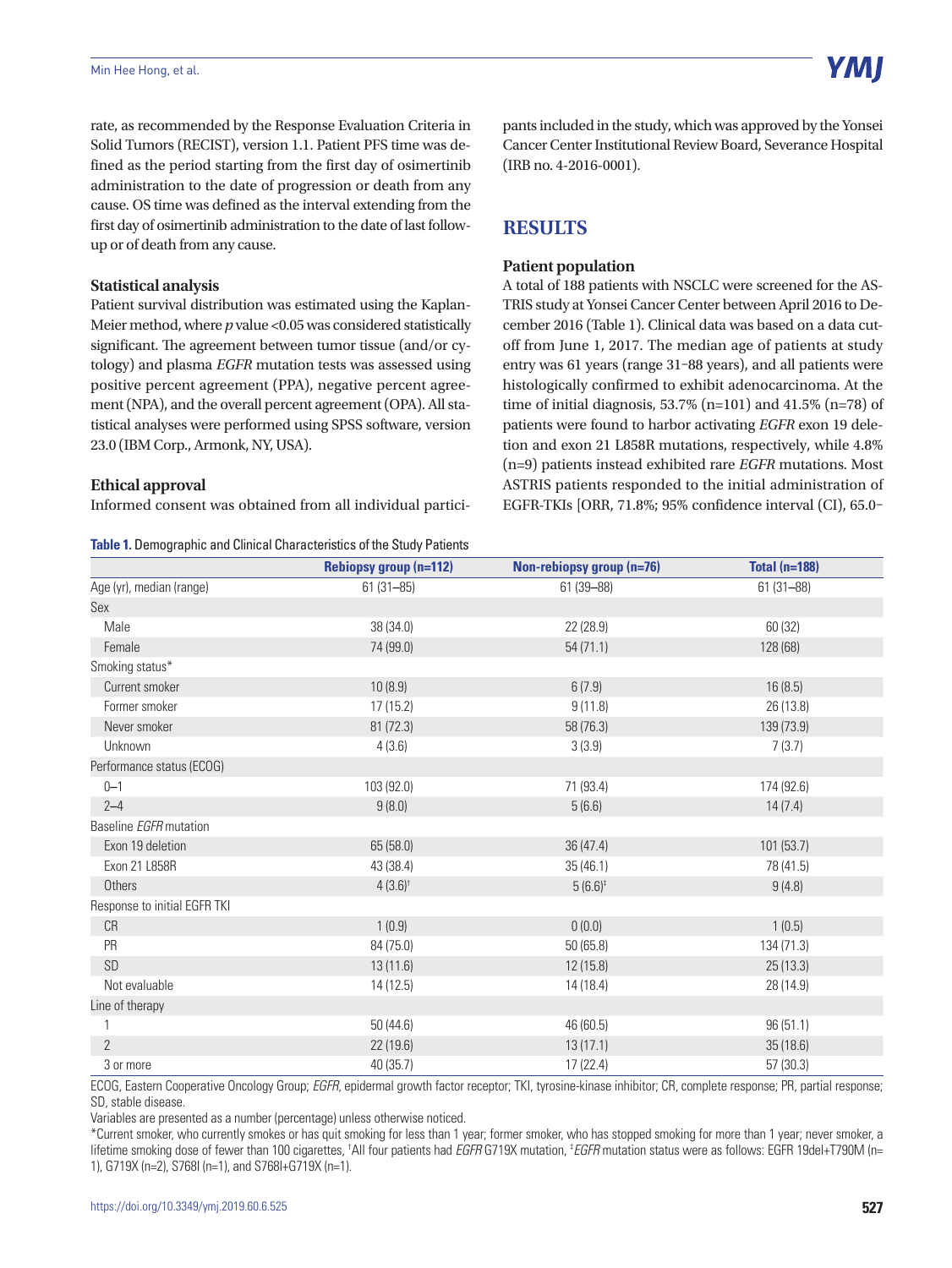77.8%]. Only 51.1% of patients were exposed to one line of EG-FR-TKI. A total of 23.4% (n=44) of patients were treated with two or more EGFR-TKIs, including seven patients who were administered another third-generation EGFR-TKI, olmutinib.

## **Rebiopsy feasibility after EGFR-TKI resistance acquisition**

Among the ASTRIS cohort of 188 patients, 112 (59.5%) underwent rebiopsy. Rebiopsy was performed after the progression upon first- or second-generation EGFR-TKIs. Conversely, 76 (40.4%) patients did not undergo rebiopsy for various reasons; for example, in 37 cases, the treating physician decided against rebiopsy (Fig. 1). Among them, 20 patients did not undergo a rebiopsy (as per the ASTRIS study guidelines), as their plasma samples had already been detected to harbor T790M mutations. In addition, 17 patients whose plasma samples were initially confirmed to be T790M-negative were managed by a "treatment-beyond-progression" strategy using previously administered EGFR-TKIs based on the treating physician's decision, and therefore, did not undergo a tissue rebiopsy. Moreover, 28 patients exhibited tumors that were inaccessible for rebiopsy, most (n=23) of which comprised small lung metastatic nodules, and four and one patient displayed only intracranial and skeletal cancer progression, respectively. Finally, five patients refused to undergo rebiopsy, and a further five were not able to undergo the rebiopsy procedure due to their poor performance status.

Of the 112 patients who did undergo rebiopsy, 18 had to undergo multiple biopsies to collect sufficient tumor tissue to enable *EGFR* mutation testing. In fact, two patients required a third biopsy, and furthermore, four patients failed to receive a valid mutation test result even after multiple biopsies. Overall, the rate of successful pathological confirmation of the rebiopsied tissues was 84.8% (95/112); however, in three of 95 cases, inadequate tissue was collected from the rebiopsy to complete *EGFR* mutation test. Therefore, excluding these and two other patients who underwent successful rebiopsy, but did not undergo *EGFR* mutation testing after T790M mutations, were detected in their plasma samples, and the overall success rate of tissue rebiopsy and subsequent *EGFR* mutation analysis among the ASTRIS cohort was 81.8% (90/110).

 Among 88 patients who had undergone rebiopsy and could provide the information on initial biopsy, initial biopsy site were lung (n=82), pleural effusion (n=4), and neck lymph node (n=2). Among 82 patients whose initial biopsy site were lung, 67.1% of patients received rebiopsy in lung (n=55). For patients who had been diagnosed with pleural effusion sample only, rebiopsy with thoracentesis was done in one case and other rebiopsy targets included lung (n=2) and neck lymph node (n=1). For two patients who had undergone neck lymph node biopsy for initial diagnosis, one patient got neck lymph node biopsy and the other one underwent thoracentesis.



**Fig. 1.** CONSORT diagram. *EGFR*, epidermal growth factor receptor.

**Rebiopsy methods, and success and complication rates** Various methods were used for rebiopsy patients (Table 2). Of the 112 patients who underwent rebiopsy, 49 (43.8%) were subjected to bronchoscopy, including endobronchial biopsy, fluoroscopy-guided transbronchial lung biopsy (TBLB), or endobronchial ultrasound (EBUS)-transbronchial needle aspiration (TBNA). Of these methods, bronchoscopy with fluoroscopy-guided TBLB was most commonly used (n=24). The tumor acquisition rate achieved via this method and endobronchial biopsy method was 75.0% and 83.3%, respectively, and all methods were successfully employed to produce valid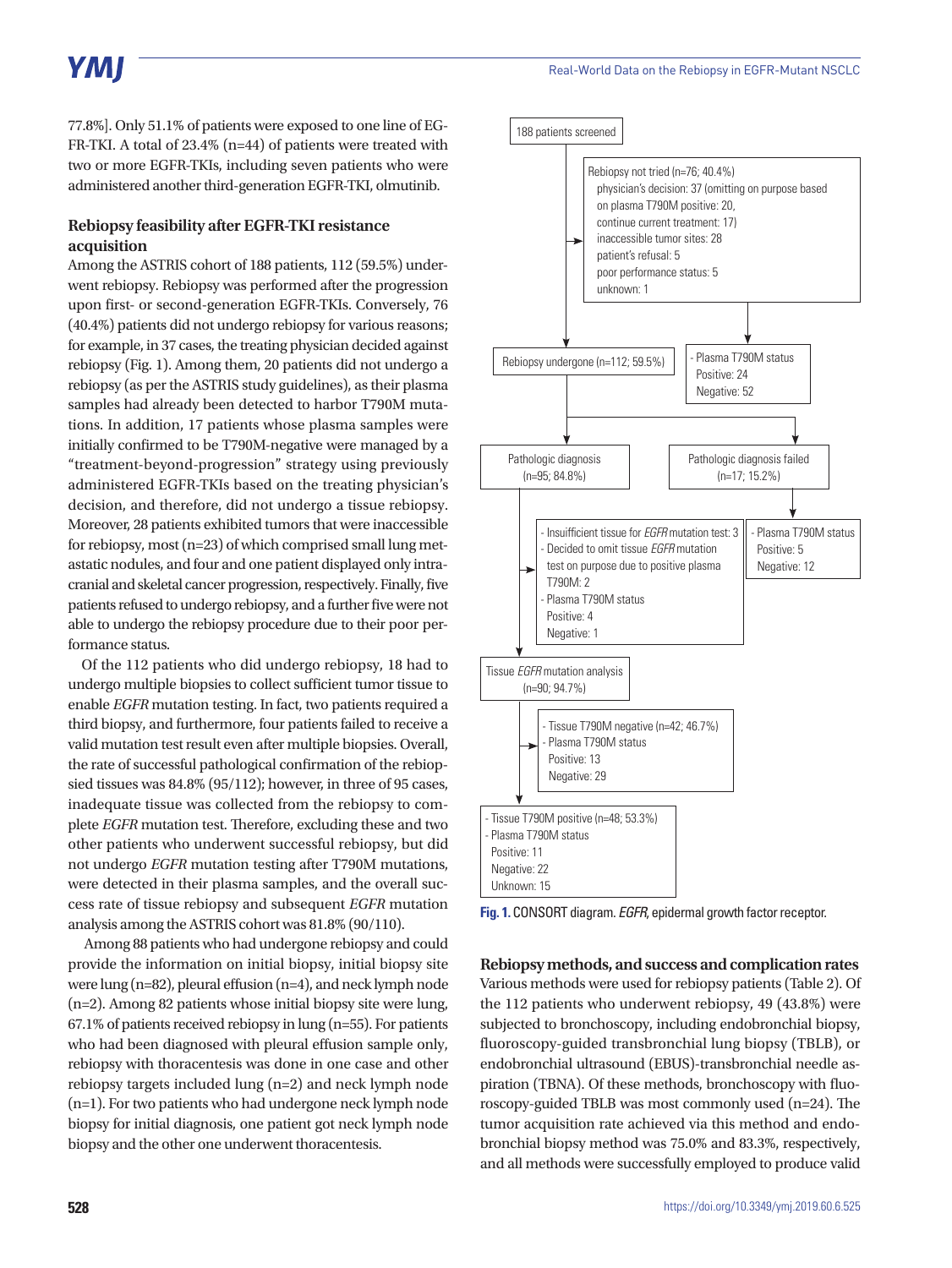#### Min Hee Hong, et al.

| Table 2. Rebiopsy Methods and Their Success Rate and Complications (n=112) |  |  |  |  |  |  |
|----------------------------------------------------------------------------|--|--|--|--|--|--|
|----------------------------------------------------------------------------|--|--|--|--|--|--|

|                        |                                         |                              |                     | <b>T790M</b> reported,                 |                             |
|------------------------|-----------------------------------------|------------------------------|---------------------|----------------------------------------|-----------------------------|
| <b>Site</b>            | <b>Method</b>                           | <b>Number</b><br>of patients | Success,<br>$n$ (%) | <b>No. of patients with successful</b> | <b>Complications</b>        |
|                        |                                         |                              |                     | tissue biopsy, $n$ $(\%)$              |                             |
| Intrathoracic site     |                                         |                              |                     |                                        |                             |
| Lung parenchyme        | Bronchoscopic endobronchial biopsy only | 12                           | 10(83.3)            | 5(50.0)                                | <b>None</b>                 |
|                        |                                         |                              |                     |                                        | Bleeding                    |
|                        | Bronchoscopic biopsy with TBLB          | 24                           | 18(75.0)            | 7(38.9)                                | (clinically significant), 1 |
|                        | CT-guided percutaneous lung biopsy      | 18                           | 14(77.8)            | 9(64.3)                                | Pneumothorax, 1             |
|                        | US-guided lung biopsy                   | 5                            | 4(80.0)             | 3(75.0)                                | None                        |
|                        | Biopsy under VATS                       | 6                            | 6(100)              | 6(100)                                 | None                        |
| Mediastinal lymph node | <b>EBUS-TBNA</b>                        | 14                           | 11(78.6)            | 6(54.5)                                | None                        |
| Pleural effusion       | Thoracentesis                           | 11                           | 9(81.8)             | 4(44.4)                                | None                        |
| Extrathoracic site     |                                         |                              |                     |                                        |                             |
| Neck node              | US-guided lymph node biopsy             | 10                           | 10(100)             | 6(60.0)                                | None                        |
| Liver                  | US-guided liver biopsy                  |                              | 6(85.7)             | 1(16.7)                                | None                        |
| <b>CSF</b>             | Spinal tapping                          | $\overline{7}$               | 4(57.1)             | 1(25.0)                                | None                        |
| Ascites                | Paracentesis                            | 3                            | 3(100)              | 3(100)                                 | None                        |
| <b>Bone</b>            | Bone biopsy via CT                      | $\overline{2}$               | 2(100)              | 0(0.0)                                 | None                        |
| Skin                   | Skin biopsy                             | 2                            | 1(50.0)             | 1(100)                                 | None                        |
| <b>Brain</b>           | Brain surgery                           | $\overline{2}$               | 2(100)              | 0(0.0)                                 | None                        |

TBLB, transbronchial lung biopsy; US, ultrasound; VATS, video-assisted thoracoscopic surgery; EBUS, endobronchial ultrasound; TBNA, transbronchial needle aspiration; CSF, cerebrospinal fluid.

*EGFR* mutation-test results. However, in one patient, all three bronchoscopic procedures were employed, and yet an appropriate tumor tissue sample could not be collected.

Twenty-three patients underwent percutaneous lung biopsy. The majority (78.3%, 18/23) of these patients were subjected to CT-guided percutaneous needle biopsy, with a success rate of 77.8% (14/18). Tumor acquisition rate of 100% was observed in neck lymph node biopsy (n=10), video-assisted thoracoscopic surgery (n=6), and brain surgery (n=2). In addition, a high pathological confirmation rate was achieved using various effusion sample types (i.e., pleural effusion, 81.8%, 9/11; ascites, 100%, 3/3).

Only one case each of significant bleeding (2.0%, 1/49) and pneumothorax (5.5%, 1/18) was observed among the rebiopsied patients, after bronchoscopy and CT-guided percutaneous lung biopsy, respectively. No clinically significant complications resulted from procedures that targeted non-lung tissues.

### *EGFR* **mutation test results**

Of the 90 patients who underwent rebiopsy and received valid *EGFR* mutation test results, 53.3% (48/90) were found to harbor T790M mutation. Notably, the detection rate of tissue T790M mutation in all patients who progressed first or second-generation EGFR-TKIs was only 25.5% (48/188). Endobronchial biopsy, fluoroscopy-guided TBLB, and CT-guided percutaneous lung biopsy methods were used to identify *EGFR* T790M mutations in 50.0, 38.9, and 64.3% of applied cases, respectively. Similarly, *EGFR* T790M mutations were identified in all six patients who underwent rebiopsy via VATS, and all three patients whose malignant ascites was sampled via paracentesis. In contrast, T790M mutation was only detected in 16.7% and 25.0% of liver tissue and cerebrospinal fluid samples, respectively, and was not identified in any rebiopsied brain-tumor nor bone tissue samples.

## **Agreement between** *EGFR* **genotyping results generated using tissue and plasma samples**

Plasma samples were collected in all 76 patients who were not rebiopsied, and genetic testing detected T790M mutations in 24 (31.6%) cases. Of the 188 patients in the ASTRIS cohort, 75 provided matched tumor tissue and plasma samples, whereas 98 and 15 patients only provided plasma or tissue samples, respectively, for *EGFR* genotyping. A comparison of these matched samples revealed the positive predictive value of plasma T790M mutation screening to be 45.8% (11/24), and the false-positive rate among screened plasma samples to be 54.2% (13/24) (Table 3).

The overall PPA (sensitivity), NPA (specificity), and OPA of the plasma with tissue T790M-screening results was 33.3% (95% CI, 19.7–50.5%), 69.1% (95% CI, 53.9–81.0%), and 53.3% (95% CI, 42.2–64.2%), respectively. Notably, the utilized PNA-clamping genotyping method detected the activating *EGFR* mutations (i.e., the *EGFR* 19 deletion and L858R mutation) more effectively. For example, OPA and NPA between plasma and tissue screening for L858R mutation was 88.0% (95% CI, 78.5–93.8%) and 94.1% (95% CI, 83.5–98.6%), respectively (Table 4).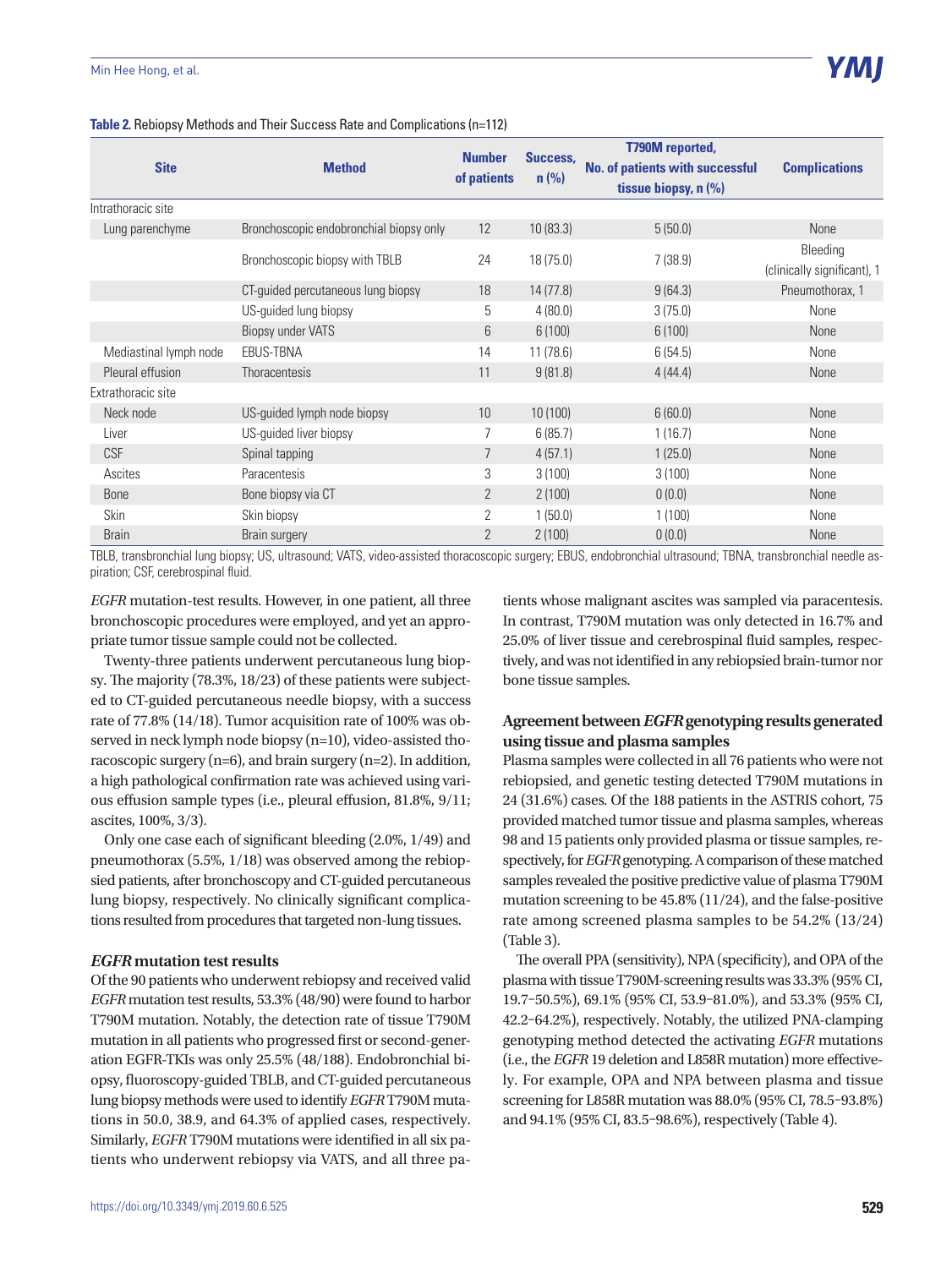**Table 3.** Comparison of T790M Status between Plasma and Tissue Samples (n=188)

|                                              | Plasma $T790M + (n=57)$ | <b>Plasma T790M- <math>(n=116)</math></b> | <b>Plasma test not performed (n=15)</b> |
|----------------------------------------------|-------------------------|-------------------------------------------|-----------------------------------------|
| Tissue $T790M + (n=48)$                      |                         |                                           |                                         |
| Tissue T790M- (n=42)                         |                         | 29                                        |                                         |
| Tissue <i>EGFR</i> test not performed (n=98) |                         | 65                                        |                                         |

*EGFR*, epidermal growth factor receptor.

Table 4. Percent Agreement of Plasma Assays (PANAMutyper<sup>™)</sup> with Tissue Genotype (PNAClampTM) as Reference Standard for *EGFR* Exon 19 Deletion, L858R Mutation, and T790M Mutation at the Time of Progression Upon EGFR-TKIs (n=75)

|            | Percent agreement (95% CI), % |                       |                       |  |  |  |
|------------|-------------------------------|-----------------------|-----------------------|--|--|--|
|            | <b>Exon 19 deletion</b>       | <b>L858R</b> mutation | <b>T790M</b> mutation |  |  |  |
| <b>PPA</b> | 46.1 (31.6-61.4)              | 53.1 (36.5–69.1)      | 33.3 (19.7-50.5)      |  |  |  |
| <b>NPA</b> | 94.4 (80.9-99.4)              | 94.1 (83.5-98.6)      | 69.1 (53.9-81.0)      |  |  |  |
| <b>OPA</b> | 69.3 (58.1-78.7)              | 88.0 (78.5-93.8)      | 53.3 (42.2-64.2)      |  |  |  |

*EGFR*, epidermal growth factor receptor; TKI, tyrosine-kinase inhibitor; CI, confidence interval; PPA, positive percent agreement; NPA, negative percent agreement; OPA, overall percent agreement.

## **Association of osimertinib efficacy with tissue and/or plasma** *EGFR* **T790M mutation statuses**

ORR among the 88 patients who were eligible for, and were administered treatment with osimertinib as part of the ASTRIS trial, was 44.3% (95% CI, 34.4–57.2%) (Table 5). Notably, ORR was highest (57.8%) in patients who exhibited T790M-positive tumor tissue samples, modest (35.2%) in those who exhibited T790M-positive plasma samples, and lowest (7.6%) in those who exhibited a plasma samples that was positive, but a tissue samples that was negative for T790M mutation. Importantly, ORR of patients who exhibited T790M-positive tumor-tissue samples was greater than 50%, (57.8% in those with T790Mpositive tissue, 54.5% in T790M-positive tissue/plasma, and 52.6% in T790M-positive tissue/ T790M-negative plasma samples), regardless of their plasma test results. Likewise, the overall DCR was 78.4% (95% CI, 68.6–85.8%) among the 88 patients treated with osimertinib, but 100% among patients who provided T790M-positive tissue/T790M-negative plasma samples.

During osimertinib treatment follow-up (median follow-up period, 25.1 weeks), the 88 patients exhibited a median PFS time of 32.7 weeks (95% CI, 26.6–38.3 weeks), and did not reach a median OS time. Notably, the median PFS time was significantly longer (45.0 weeks) in 45 patients that exhibited T790Mpositive tumor tissue samples (95% CI, 38.0–52.0 weeks) than in 13 patients who exhibited T790M-negative tissue and T790Mpositive plasma samples (9.4 weeks; 95% CI, 7.2–11.0 weeks;  $p<0.0001$ ) (Fig. 2A). Similarly, dividing the patients into tissue T790M-positive and plasma T790M-positive groups revealed a marked difference in their median PFS time, which was 45.0 and 20.4 weeks (hazard ratio=0.38; *p*=0.0005), respectively (Fig. 2B). In tissue T790M-positive patients (n=45), the median PFS was not reached, 48.1 weeks, and 20.4 weeks in T790M plasmanegative, unknown, and positive patients, respectively (*p*=0.0029) (Fig. 2C). Furthermore, plasma T790M-positive patients (n=54) who exhibited tissue samples that were T790Munknown, -positive, and -negative displayed a median PFS time of 31.9, 20.4, and 9.4 weeks, respectively (*p*=0.0065) (Fig. 2D).

# **DISCUSSION**

Since the third-generation EGFR-TKI osimertinib was demonstrated to be significantly more effective than various cytotoxic agents used to treat T790M-mutant NSCLC, rebiopsy upon NSCLC progression has become an established part of standard care for these patients.<sup>8</sup> Clinical use of osimertinib requires confirmation of the presence of T790M mutation in tumor tissues; however, a substantial portion of patients do not currently undergo tissue rebiopsy due to a range of reasons, including poor performance status after progression, comorbidity, unavailability of next-line of therapies, inaccessible tumor locations, patient refusal, etc.17-19 In addition, the current yield of rebiopsy samples is only sufficient for genetic screening in approximately 70–80% of cases.10,20-22 Therefore, non-invasive collection and screening of cell-free plasma or urine DNA has been suggested as an alternative method to overcome these limitations. Various assays with varying sensitivities and specificities have been, and continue to be, developed to screen these sample types.<sup>23</sup> However, to date, only the cobas *EGFR* Mutation Test kit (v.2, Roche Molecular Systems, Inc., Pleasanton, CA, USA) has been approved by the FDA for plasma genotyping in the clinical setting.<sup>24</sup> Given the current limitations of tissue rebiopsy methods, continued development and optimization of such assays are essential to improve outcomes for patients with *EGFR*-mutant NSCLC.

In the present study, we investigated the frequency, method, and success rate of tissue rebiopsy, and evaluated the incidence of T790M mutations identified in tissue and plasma samples collected from a cohort of real-world patients upon their acquisition of resistance to first or second-generation EGFR-TKIs. To the best of our knowledge, this is the largest dataset to date to prospectively analyze and compare the real-world efficacy of tissue rebiopsy and plasma genotyping.

In the current study, overall rebiopsy rate was approximately 60%, consistent with previous studies.10,21 Among 188 patients who progressed upon EGFR-TKIs, only a quarter of patients were proven to have tissue T790M *EGFR* mutations (n=48), but the positive rate of T790M was 53.3% in available *EGFR* mutation result (n=48/90), which was consistent with historical data.<sup>8</sup> The most common site of tissue rebiopsy was the lung, and the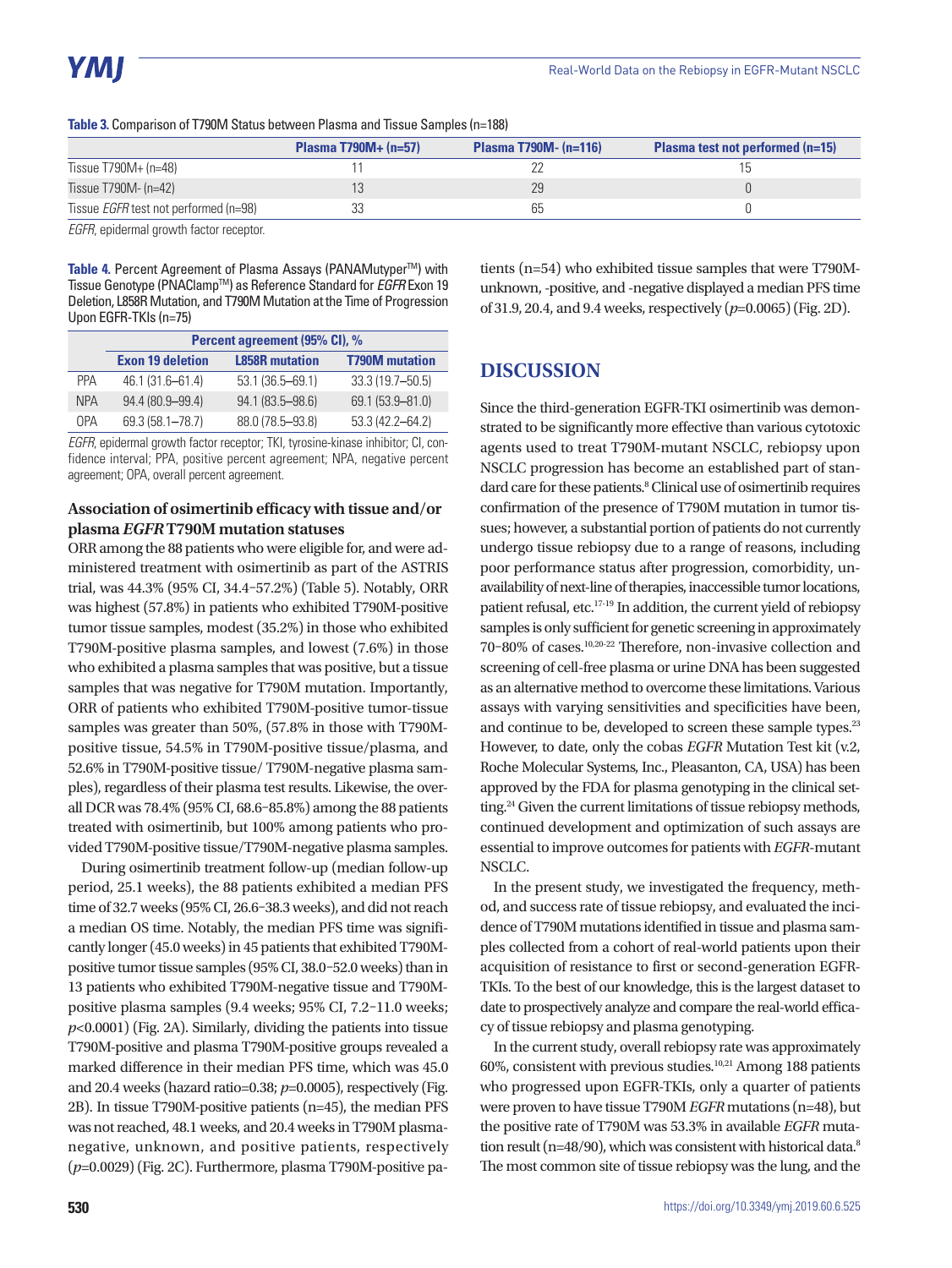most commonly utilized rebiopsy technique was a lung biopsy via bronchoscopy (n=49, 42.2%), followed by a percutaneous lung biopsy, as previously described.<sup>20,22,25</sup> Notably, pleural effusion and ascites samples, which are considered to be easily accessible sample types, were shown to be a good source of DNA for *EGFR* mutation testing. The two sample types provided a

|  | Table 5. Response Summary of Osimertinib according to the Source of T790M Status |  |  |
|--|----------------------------------------------------------------------------------|--|--|
|--|----------------------------------------------------------------------------------|--|--|

|                   | <b>Total</b><br>$(n=88)$ | <b>Tissue</b><br>T790M+<br>$(n=45)$ | <b>Plasma</b><br>T790M+<br>$(n=54)$ | Tissue T790M+<br>& Plasma T790M+<br>$(n=11)$ | Tissue T790M+<br>& Plasma T790M-<br>$(n=19)$ | <b>Tissue T790M-</b><br>& Plasma T790M+<br>$(n=13)$ |
|-------------------|--------------------------|-------------------------------------|-------------------------------------|----------------------------------------------|----------------------------------------------|-----------------------------------------------------|
| Best response     |                          |                                     |                                     |                                              |                                              |                                                     |
| CR or PR          | 39(44.3)                 | 26(57.8)                            | 19(35.2)                            | 6(54.5)                                      | 10(52.6)                                     | 1(7.6)                                              |
| SD                | 30(34.1)                 | 15(33.3)                            | 16 (29.6)                           | 1(9.1)                                       | 9(47.4)                                      | 3(23.1)                                             |
| <b>PD</b>         | 13 (14.8)                | 3(6.7)                              | 13(24.1)                            | 3(27.3)                                      | 0(0.0)                                       | 7(53.8)                                             |
| Not evaluable     | 6(6.8)                   | 1(2.2)                              | 6(11.1)                             | 1(9.1)                                       | 0(0.0)                                       | 2(15.4)                                             |
| ORR (95% CI), (%) | 44.3 (34.4–57.2)         | $57.8(43.3 - 71.0)$                 | $35.2(23.8 - 48.6)$                 | 54.5 (28.0–78.8)                             | $52.6(31.7 - 72.7)$                          | $7.6(0.0 - 35.4)$                                   |
| DCR (95% CI), (%) | 78.4 (68.6-85.8)         | 91.1 (78.7-97.0)                    | 64.8 (51.5-76.2)                    | 63.6 (35.2-85.0)                             | 100.0 (80.2-100.0)                           | 30.8 (12.4 - 58.0)                                  |

CR, complete response; PR, partial response; SD, stable disease; ORR, objective response rate; DCR, disease control rate; CI, confidence interval Variables are presented as a number (percentage) unless otherwise noticed.







Median PFS: 31.9 vs. 20.4 vs. 9.4 weeks, *p*=0.0065



Fig. 2. PFS of patients treated with osimertinib (n=88). Survival curves of patients with documented tissue T790M mutation status (A), with tissue T790M+ versus plasma T790M+ (B), with tissue T790M+ by plasma T790M status (n=45) (C), and with plasma T790M+ by tissue T790M status (n=54) (D). CI, confidence interval; PFS, progression-free survival; HR, hazard ratio.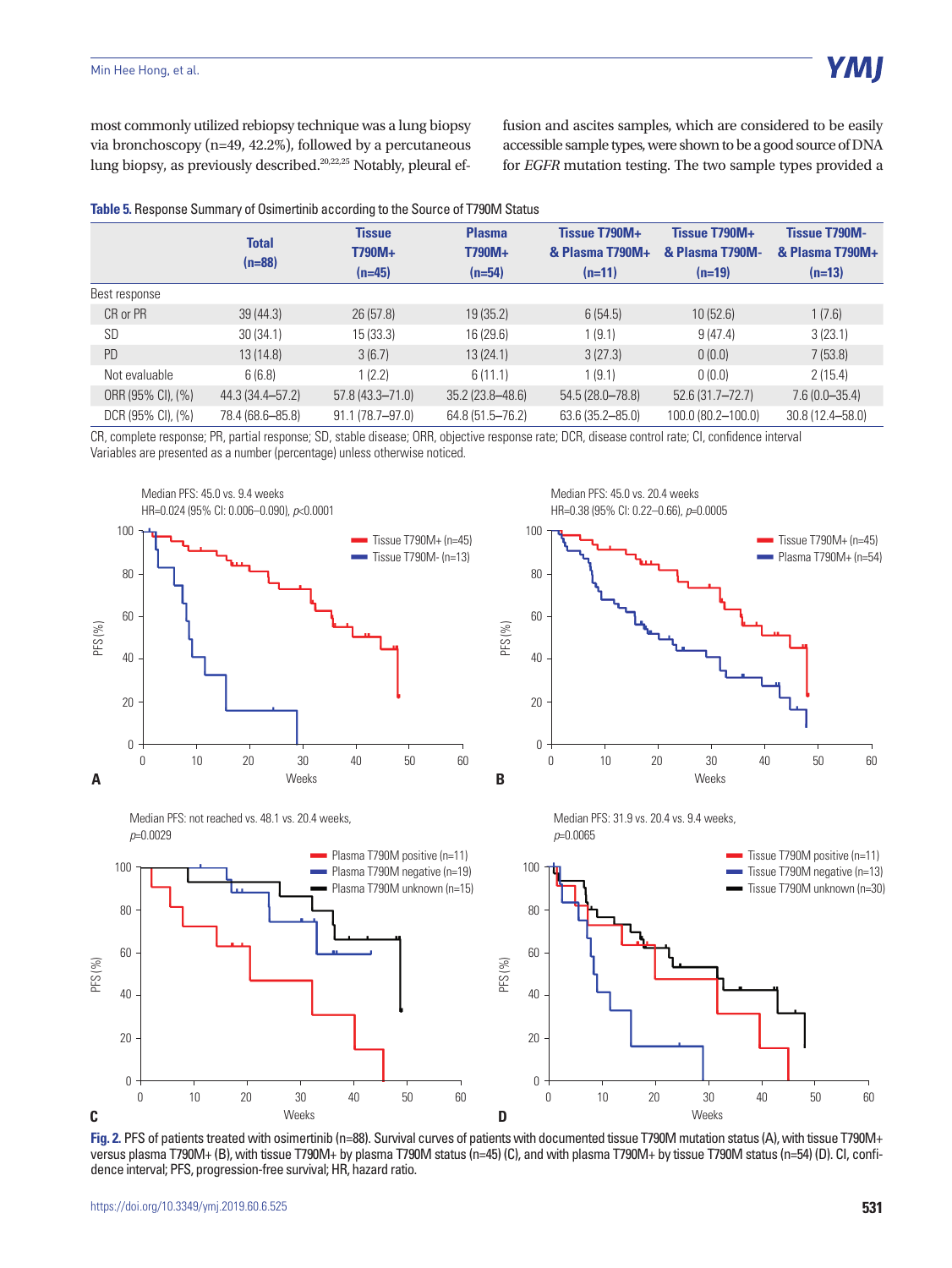sufficient sample volume for *EGFR* screening in 81.8% and 100% of cases, respectively, and 100% of the collected malignant ascites fluid samples were found to harbor T790M mutation. Likewise, T790M mutations were detected in all surgical lung rebiopsy samples (n=6), suggesting that this is a promising DNA source for patients able to tolerate general anesthesia and surgery. In only one case, we identified T790M mutation in cerebrospinal fluid. Rebiopsy complication rate in the present study was negligible, comprising only a single case each of bleeding and pneumothorax resulting from bronchoscopic biopsy and CT-guided lung biopsy, respectively. Together, these findings highlight the clinical importance and advantages of identifying feasible (including non-standard) rebiopsy sites to facilitate the collection of tissue and/or body fluid samples for T790M mutation screening.

Liquid biopsies, including *EGFR* genotyping assay used to screen ctDNA in patients with NSCLC in the present study, are being rapidly established as effective diagnostic tools in clinical practice. A combined analysis of the previously conducted AURA extension (NCT01802632) and AURA2 (NCT02094261) studies showed that the cobas *EGFR* Mutation Test detected the plasma T790M mutation with PPA, NPA, and OPA levels of 61% (95% CI, 57–66%), 79% (95% CI, 70–85%), and 65% (95% CI, 61-69%) against the tissue result as reference.<sup>26</sup> Furthermore, a previous report showed a PNA clamp-assisted melting curve method similar to the one used in the present study to exhibit a 56.3% overall concordance rate in the detection of T790M mutation between plasma and tissue result at the time of disease progression.<sup>27</sup> While this previous study only analyzed a small patient cohort (n=16), our present study demonstrated a similar finding (OPA, 53.3%; 95% CI, 42.2–64.2%) using a much larger patient population (n=75). Notably, both the current and the previous study reported markedly lower NPA, OPA, and particularly PPA levels compared to those calculated for combined AURA extension/AURA2 data. This discrepancy may be a result of differences in the respective sample sizes and threshold values used by the three studies; therefore, further validation of the present findings using a larger set of paired samples is needed to confirm their clinical implications.

The secondary objective of the present study was to examine whether the clinical outcomes of osimertinib treatment in the patient cohort was correlated with the patient T790M status and/or the utilized DNA source (i.e., tissue or plasma). Oxnard, et al.<sup>28</sup> previously published an excellent and timely study, in which they screened ctDNA collected from patients with advanced NSCLC who received osimertinib treatment. That study reported a very similar median PFS time for tissue T790Mpositive and plasma T790M-positive patients (9.7 months; 95% CI, 8.3–12.5 months, and 9.7 months; 95% CI, 8.3–11.1 months, respectively), and therefore suggested that *EGFR* mutation analysis of liquid rebiopsied ctDNA may be a promising alternative method to detect T790M mutations. In contrast, the present study showed tissue and plasma T790M-positive pa-

tients to have remarkably different ORR and median PFS times (plasma, 35.2% and 20.4 weeks respectively; tissue, 57.8% and 45.0 weeks, respectively). Therefore, the efficacy of osimertinib in the present study was less predictable from the results of the plasma compared to tissue screening. This discrepancy may be a result of the fact that, unlike in the study by Oxnard, et al., $^{28}$  a high proportion of patients in the present study who exhibited T790M-positive plasma samples (n=54) provided tissue samples that were T790M-negative (n=13, 24.1%) or -unknown (n=30, 55.6%). In fact, only 20.3% (11/54) of plasma T790M-positive cases provided T790M-positive tissue samples. The median PFS time reported by the previous and the present study for tissue T790M-negative/plasma T790M-positive patients was very similar (2.8 months and 9.4 weeks, respectively). Therefore, the seemingly inferior efficacy of osimertinib in plasma T790M-positive patients in the present study is likely reflective of the high false-positive rate (54.2%, 13/24) incurred by the utilized plasma PNA clamping-assisted fluorescence melting curve analysis method (Table 3). Another previous study used the BEAMing technique to screen plasma samples for T790M mutation with a success rate of 13.9%.<sup>26</sup>

The results of the present study identified a number of differences between the plasma and tissue T790M-positive patients. For example, plasma T790M-positive patients exhibited poorer baseline characteristics, and received more extensive treatment than tissue T790M-positive patients. For example, patients from these two groups predominantly received three and one line of therapy, respectively. Furthermore, 50% (27/54) of the plasma and only 24.4% (11/45) of tissue T790M-positive patients were previously treated with three or more therapy regimens. In addition, a greater proportion of plasma (74.1%, 40/54) than tissue (48.9%, 22/45) T790M-positive patients developed baseline central nervous system metastases. While the present study reported a shorter median PFS for plasma T790Mpositive patients than was demonstrated by Oxnard, et al.,<sup>28</sup> both studies showed tissue T790M-negative patients to exhibit a markedly shorter median PFS time than T790M-positive or -unknown patients (Fig. 2D).

Also consistent with the study by Oxnard, et al., $^{28}$  19 of the present plasma T790M-negative cases that exhibited discordant tissue T790M-positivity experienced excellent patient outcomes, including 52.6% ORR, 100.0% DCR, and failure to reach a median PFS within the duration of follow-up period (Fig. 2C). In fact, this PFS time was better than that experienced by plasma/tissue T790M-positive cases (median PFS time, 20.4 weeks). It may be that, in the absence of circulating T790M clones, the presence of T790M-positive tumors may indicate a more indolent form of NSCLC, which is characterized by a better prognosis and better predicted response to the administration of third-generation EGFR-TKIs.

The current study had several limitations, including the fact that all data were collected at a single center. This may have impacted the study by biasing the selection of rebiopsy sites and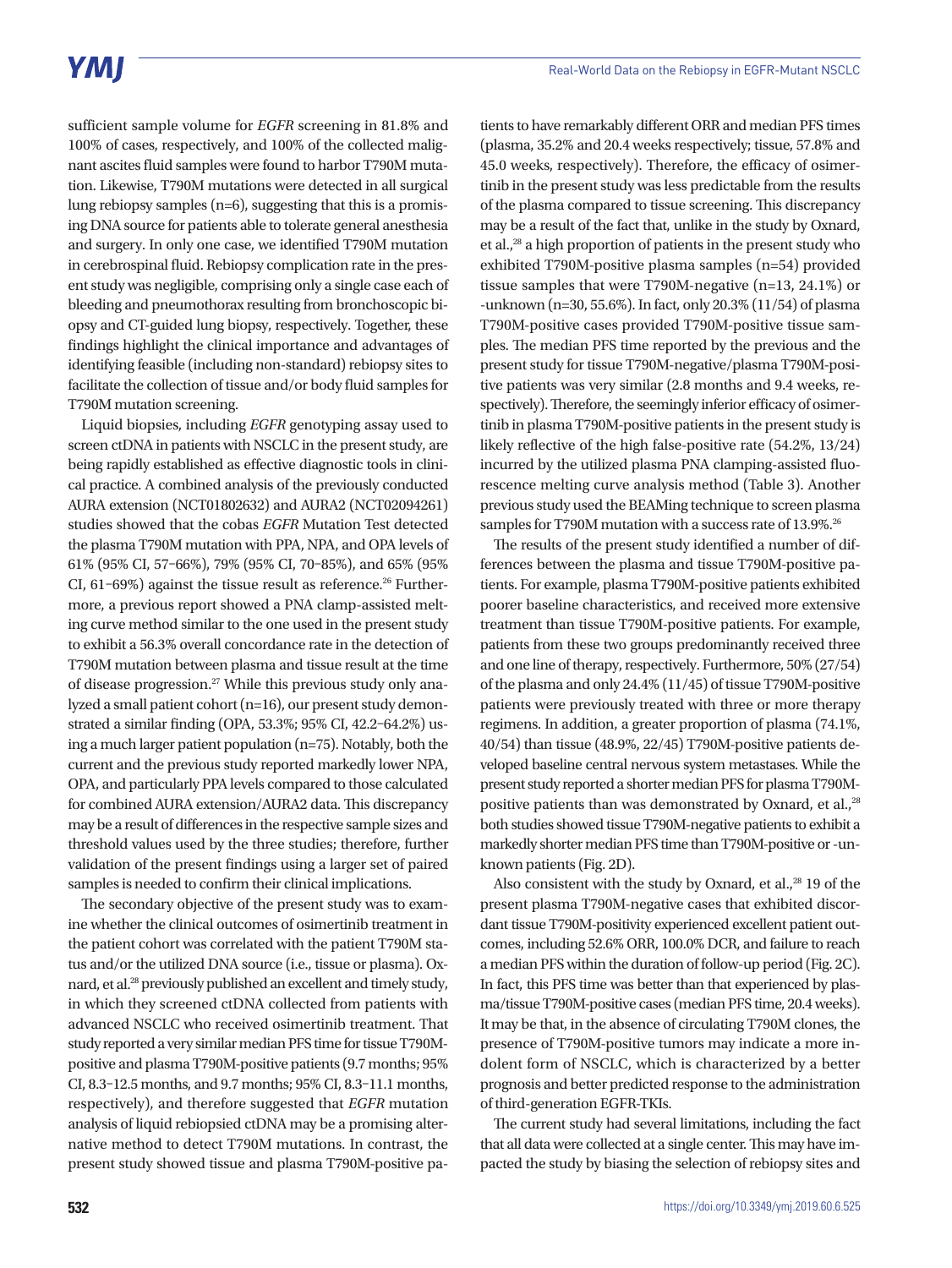methods, since either or both are largely dependent on cost, facility protocols and capabilities, as well as the preferences, experience, and skill of treating physicians. In addition, since our center is a tertiary cancer center, most of the analyzed patients received extensive treatment for NSCLC, as evidenced by the fact that more than 30% were administered three or more lines of therapy prior to their participation in the ASTRIS trial. Also, the total number of the study participants was 188, but the number of tissue T790M or plasma T790M cases were just 33 and 23, respectively. Considering these small numbers, interpretation of our results should be accompanied with caution. Finally, only 51.1% of the analyzed patients exhibited NSCLC progression after treatment with a single line of EGFR-TKI therapy, and only a very limited number (n=7) of patients who were exposed to an alternative third-generation EGFR-TKI (olmutinib) were included in the study.

In conclusion, in the current real-world clinical settings, NSCLC rebiopsy upon resistance acquisition to EGFR-TKIs is increasingly important to facilitate the administration of thirdgeneration EGFR-TKIs. The findings of the present study highlight the potential advantages of screening non-standard patient sample types, including ascites, and pleural effusion samples, for T790M mutations. The study also shows that, while their collection is less invasive, plasma samples may be insufficient to generate accurate or reliable T790M test results with currently available genotyping platforms. Therefore, continued research is needed to develop and evaluate the efficacy of novel genotyping platforms for *EGFR* genotyping using plasma samples.

# **ACKNOWLEDGEMENTS**

We would like to thank clinical research nurses in Yonsei Cancer Center for allowing us to present this study (In Yeong Bang, Hye Won Jung, Hyerim Kim, and Hyejung Kim).

# **AUTHOR CONTRIBUTIONS**

Conceptualization: Byoung Chul Cho. Data curation: Beung-Chul Ahn, Min Hee Hong. Formal analysis: Min Hee Hong, Hye Ryun Kim, Beung-Chul Ahn. Investigation: Min Hee Hong, Beung-Chul Ahn. Methodology: Min Hee Hong, Beung-Chul Ahn. Project administration: Min Hee Hong, Beung-Chul Ahn. Resources: Min Hee Hong, Hye Ryun Kim, Beung-Chul Ahn. Software: Su Jin Heo, Jee Hung Kim, Byoung Chul Cho. Supervision: Byoung Chul Cho. Validation: Su Jin Heo, Jee Hung Kim. Visualization: Su Jin Heo, Jee Hung Kim. Writing—original draft: Min Hee Hong, Hye Ryun Kim. Writing—review & editing: Hye Ryun Kim, Byoung Chul Cho.

# **ORCID iDs**

Min Hee Hong https://orcid.org/0000-0003-3490-2195 Hye Ryun Kim https://orcid.org/0000-0002-1842-9070 Beung-Chul Ahn https://orcid.org/0000-0002-2579-2791 Su Jin Heo https://orcid.org/0000-0002-0615-5869 Jee Hung Kim https://orcid.org/0000-0002-9044-8540

## **REFERENCES**

- 1. Riely GJ, Yu HA. EGFR: the paradigm of an oncogene-driven lung cancer. Clin Cancer Res 2015;21:2221-6.
- 2. Costanzo R, Montanino A, Di Maio M, Piccirillo MC, Sandomenico C, Giordano P, et al. Advanced non-small-cell lung cancer with epidermal growth factor receptor mutations: current evidence and future perspectives. Expert Rev Anticancer Ther 2013;13:1207-18.
- 3. Melosky B. Review of EGFRTKIs in metastatic NSCLC, including ongoing trials. Front Oncol 2014;4:244.
- 4. Camidge DR, Pao W, Sequist LV. Acquired resistance to TKIs in solid tumours: learning from lung cancer. Nat Rev Clin Oncol 2014;11: 473-81.
- 5. Westover D, Zugazagoitia J, Cho BC, Lovly CM, Paz-Ares L. Mechanisms of acquired resistance to first- and second-generation EGFR tyrosine kinase inhibitors. Ann Oncol 2018;29(suppl\_1):i10-9.
- 6. Lim SM, Syn NL, Cho BC, Soo RA. Acquired resistance to EGFR targeted therapy in non-small cell lung cancer: mechanisms and therapeutic strategies. Cancer Treat Rev 2018;65:1-10.
- 7. Greig SL. Osimertinib: first global approval. Drugs 2016;76:263- 73.
- 8. Mok TS, Wu Y-L, Ahn M-J, Garassino MC, Kim HR, Ramalingam SS, et al. Osimertinib or platinum-pemetrexed in EGFR T790Mpositive lung cancer. N Engl J Med 2017;376:629-40.
- 9. Liang Z, Cheng Y, Chen Y, Hu Y, Liu WP, Lu Y, et al. EGFR T790M ctDNA testing platforms and their role as companion diagnostics: correlation with clinical outcomes to EGFR-TKIs. Cancer Lett 2017;403:186-94.
- 10. Kawamura T, Kenmotsu H, Taira T, Omori S, Nakashima K, Wakuda K, et al. Rebiopsy for patients with non-small-cell lung cancer after epidermal growth factor receptor-tyrosine kinase inhibitor failure. Cancer Sci 2016;107:1001-5.
- 11. Reckamp KL, Melnikova VO, Karlovich C, Sequist LV, Camidge DR, Wakelee H, et al. A highly sensitive and quantitative test platform for detection of NSCLC EGFR mutations in urine and plasma. J Thorac Oncol 2016;11:1690-700.
- 12. Bernabé R, Hickson N, Wallace A, Blackhall FH. What do we need to make circulating tumour DNA (ctDNA) a routine diagnostic test in lung cancer? Eur J Cancer 2017;81:66-73.
- 13. Novello S, Barlesi F, Califano R, Cufer T, Ekman S, Levra MG, et al. Metastatic non-small-cell lung cancer: ESMO Clinical Practice Guidelines for diagnosis, treatment and follow-up. Ann Oncol 2016; 27(suppl 5):v1-27.
- 14. De Marinis F, Cho BC, Kim DW, Kim SW, Hochmair MJ, Metro G, et al. ASTRIS: a real world treatment study of osimertinib in patients (pts) with EGFR T790M positive non-small cell lung cancer (NSCLC). J Clin Oncol 2017;35:15\_suppl;9036.
- 15. Kim HJ, Lee KY, Kim YC, Kim KS, Lee SY, Jang TW, et al. Detection and comparison of peptide nucleic acid-mediated real-time polymerase chain reaction clamping and direct gene sequencing for epidermal growth factor receptor mutations in patients with nonsmall cell lung cancer. Lung Cancer 2012;75:321-5.
- 16. Han JY, Choi JJ, Kim JY, Han YL, Lee GK. PNA clamping-assisted fluorescence melting curve analysis for detecting EGFR and KRAS mutations in the circulating tumor DNA of patients with advanced non-small cell lung cancer. BMC Cancer 2016;16:627.
- 17. Paz-Ares L, Tan EH, O'Byrne K, Zhang L, Hirsh V, Boyer M, et al. Afatinib versus gefitinib in patients with EGFR mutation-positive advanced non-small-cell lung cancer: overall survival data from the phase IIb LUX-Lung 7 trial. Ann Oncol 2017;28:270-7.